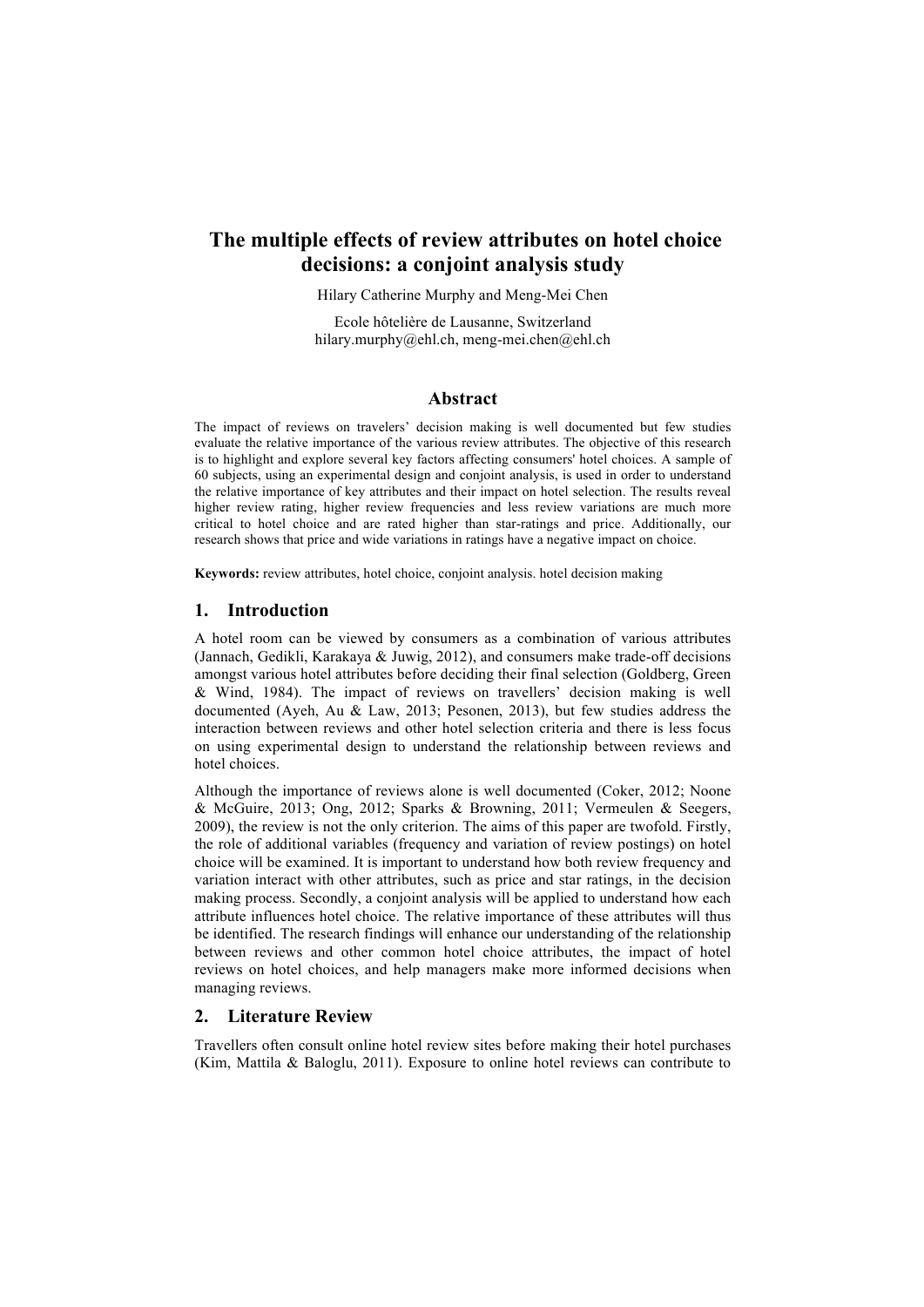the inclusion of the hotel in the consideration set (Vermeulen & Seegers, 2009; Jang, Prasad, & Ratchford, 2012).

Several researchers have investigated the impact of hotel reviews on accommodation purchase decisions. Vermeulen & Seegers (2009) found that both positive and negative reviews increase customers' awareness and improve attitude toward hotels, especially for the less-known hotels. Sparks & Browning (2011) and Coker (2012) found that context and "consideration set" has an impact on booking intentions, trust, and evaluations. Yet, the research designs for previous studies only ask subjects to evaluate one hotel at a time and focus only on how the review content impact on travellers' attitudes, without considering other variables.

Given the abundant hotel information available online, it is reasonable to assume travellers won't be motivated to read all reviews for all hotels. When travellers go to hotel review sites such as Tripadvisor, they can see the overall review ratings score before they even start to read the review content. Therefore, it is arguable that the highly visible review ratings could influence travellers' decisions to read (or not) the full reviews for hotels.

Furthermore, it is common to have several hotels with similar hotel review ratings. Given similar or even identical review ratings shared by several hotels, travellers must use additional information to make decisions. Therefore, on hotel review sites, review ratings tend to be presented along with additional information, such as star ratings of the hotel, the number of reviews, and prices. The authors of this research argue that the impact of reviews on the purchase decision comes from the combination of all this information. Hence, it is important to understand how consumers value these variables and if customers assign different priorities or weights to variables, as well as what trade-off decisions hotel customers are prepared to make.

#### **3. Methodology**

The attributes identified in this research include star ratings, review ratings, the number of reviews, review variation, and price. With the exception of review variation, all other attributes are available on all popular reviews sites such as Tripadvisor, Expedia, and Booking.com. Review variation is available only on Tripadvisor, though consumers are familiar with variation in non-travel review pages such as in amazon.com, walmart.com, and cinema.ch. Therefore, subjects should understand the meaning of review variation. As these attributes are available on major websites, they should represent important information for purchase decisions.

To avoid the potential bias created by multiple levels of variables and subject fatigue, researchers decided to keep 2 levels for each variable. Hence, this research adopts a 2 x 2 x 2 x 2 x 2 research design. These variables include price with two levels: average and high, numerical ratings with two levels: average and high; variation of reviews: small and large, the number of review postings: low and high: 4-stars and 5-stars. The attribute levels are presented in Table 1, and 8 profiles were generated by SPSS orthogonal design.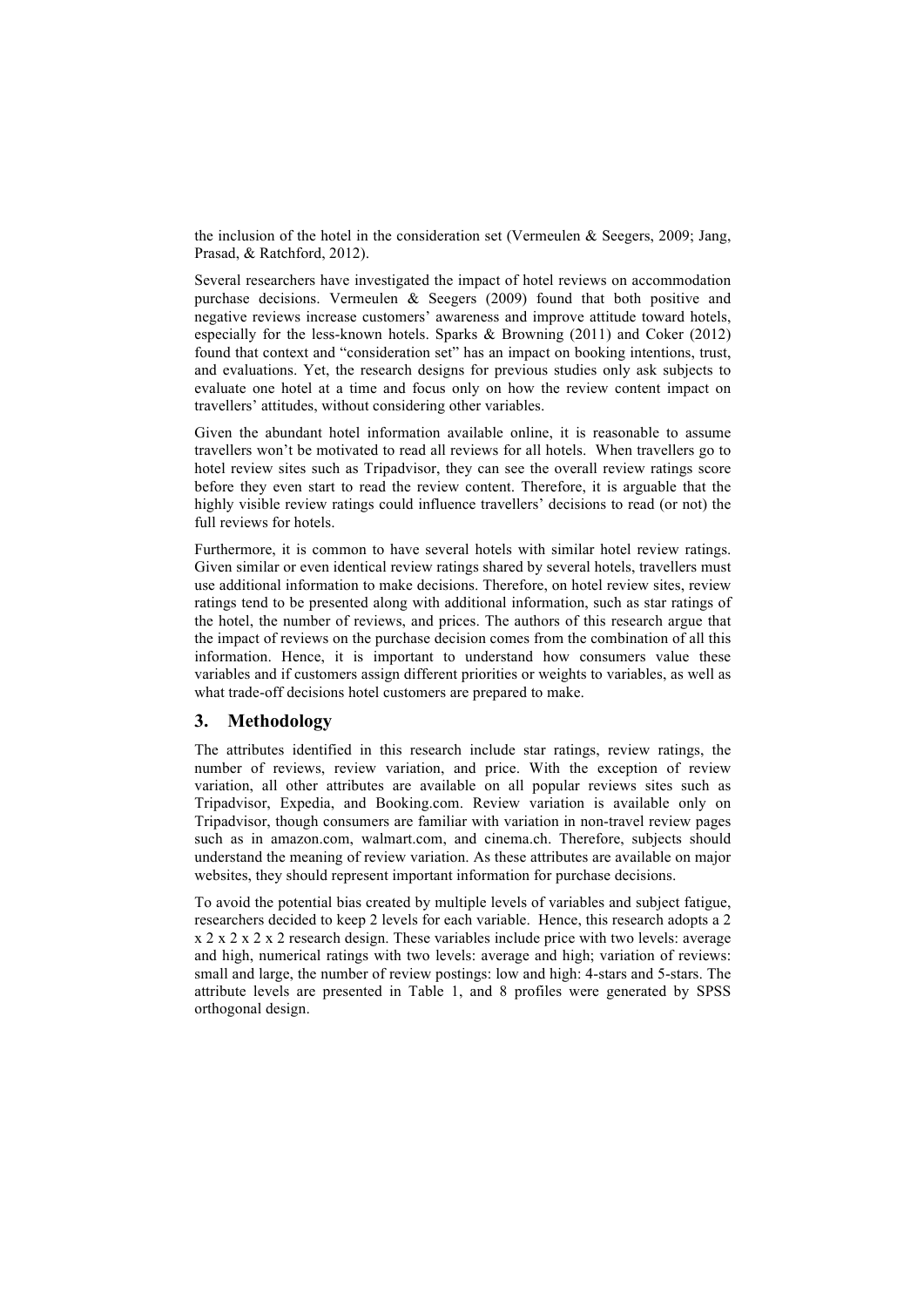**Table 1.** Attribute Levels

| <b>Attribute</b>         | Levels    |         |           |               |
|--------------------------|-----------|---------|-----------|---------------|
| <b>Star Ratings</b>      |           | 4 stars |           | 5 stars       |
| <b>Review Ratings</b>    | ٠         | Average | ٠         | High          |
| The Number of Reviews    | ٠         | Low     |           | High          |
| <b>Review Variations</b> |           | Small   | ٠         | Large         |
| Price                    | $\bullet$ | Average | $\bullet$ | Above Average |

The subjects are undergraduate students enrolled in a marketing course in a hotel management program in Switzerland. Conjoint analysis is not part of the course content nor has it been discussed in the classes. A total of 60 subjects participated in the study.

The subjects were instructed to visualize going to a new destination, where they need a place to stay and select 8 hotels, which are then ranked in the order of the most favourite to the least favourite and they then submit their preferences. After the instruction, each subject received a set of 8 profiles on 8 separate cards, they then sorted the hotel profiles based on their preferences, and entered their preferences, ranked in order, in the online survey questionnaire that accompanied the experiment.

#### **4. Results**

The data were analysed using SPSS 20. Table 2 presents the relative importance of the five key attributes. Among these 5 attributes, the most important attribute is review ratings, followed by frequencies, variations, stars, and price. Hence, review related variables (e.g. ratings, frequencies, and variations) are more important to these subjects than hotel related variables (e.g. stars and price).

| <b>Attribute</b>      | <b>Averaged Importance Score</b> |
|-----------------------|----------------------------------|
| <b>Review Ratings</b> | 38.924                           |
| Frequencies           | 21.753                           |
| Variations            | 17.343                           |
| <b>Stars</b>          | 11.351                           |
| Price                 | 10.629                           |

Table 2 also presents the coefficient estimates of five variables and confirms the overall review ratings score is by far the most important attribute in this study. Results reveal that review ratings, frequencies all have positive effects on hotel preferences, while price and review variations have a negative impact on preferences. Notably, the finding reveals that star ratings also have a negative impact on preferences, which is contradictory to the researchers' expectations.

# **5. Conclusions, implications and limitations**

Among these 5 attributes, extrinsic review related attributes are more important than hotel intrinsic attributes (star ratings and price). Therefore, hoteliers should encourage customers to post reviews on popular review sites because not only do ratings matter,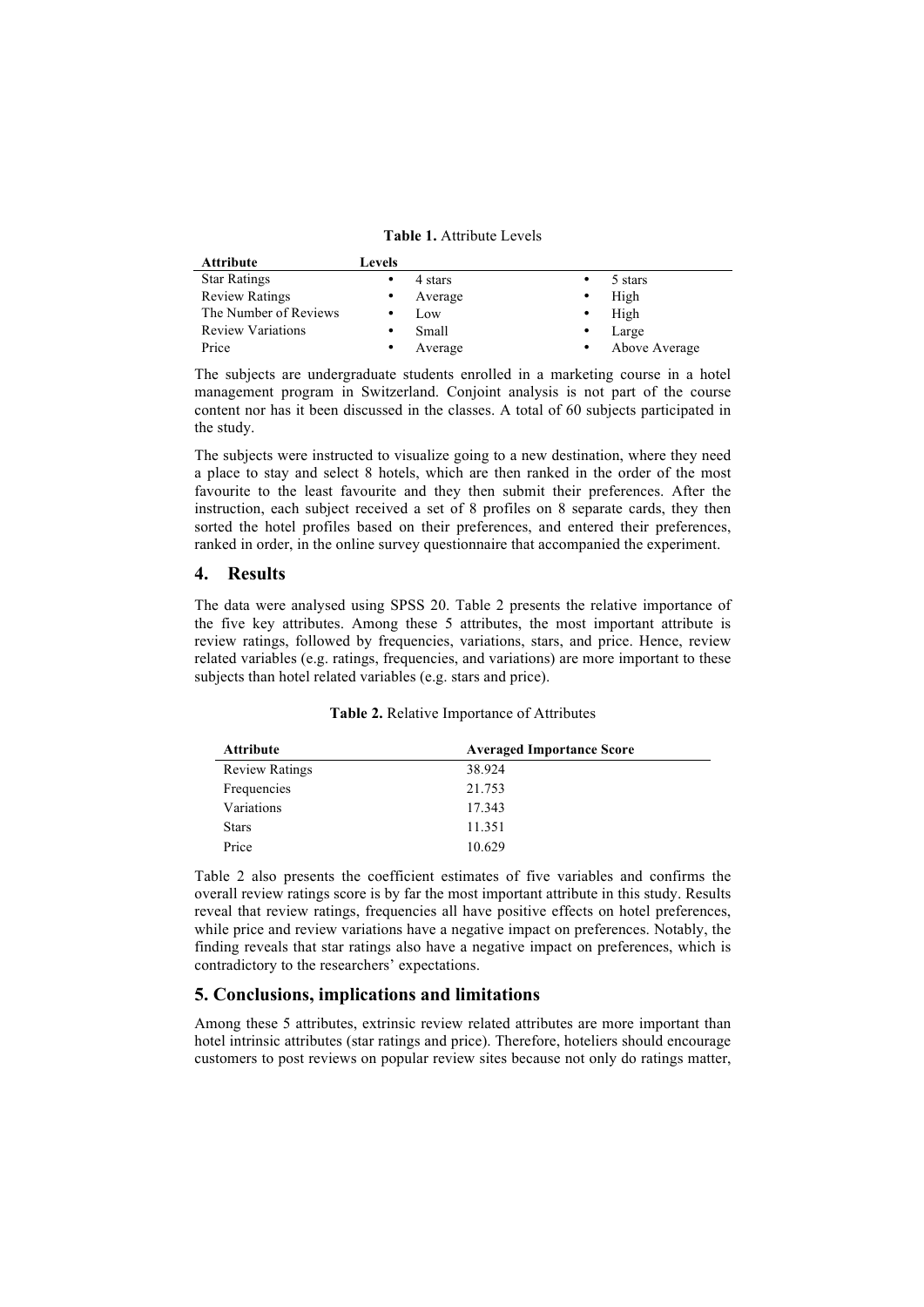but also frequencies and variations. Ratings matter because they may be the first edit that customer perform when selecting hotels for consideration and therefore the factors that compose the overall ratings score must be clearly understood by hoteliers. Additionally, the ratings directly impact on visibility of the property on review sites with customers less likely to scroll through pages to lower ranked properties.

Customers prefer hotels with more reviews and with less review variations. Unfortunately, hoteliers cannot control review variations and frequencies directly but can encourage more reviewing of the hotel experience and monitor variation. Hoteliers can deliver a more reliable experience and improve operations with the feedback from reviews, which may reduce review variations in the long run. To retain or increase market share in the hotel industry, it is clearly no longer just about price, (Noone & McGuire, 2013). Consumers are turning to reviews and ratings to inform their hotel purchase decisions and seek "value". This indicates that in order to compete effectively, hoteliers must monitor how their online reputation compares to their competitive set, particularly in their shared distribution channels, which now frequently give/ link to overall ratings, review volumes and variation. This has further implications for revenue managers, in particular, who have focused primarily on pricing strategy to win customers.

A major limitation is in the sample design which is based on a student population that is mostly < 21 years old and is highly familiar with user generated content and trusts it as source to form opinions. So, though these results are insightful, generalisation of the findings to a wider population should be processed with caution. This research investigated 5 attributes, with two levels each, and a more multi-level model will be considered as this research progresses.

#### **6. References**

- Ayeh, J., Au, N., & Law, R. (2013, January). Towards an Understanding of Online Travellers' Acceptance of Consumer-Generated Media for Travel Planning: Integrating Technology Acceptance and Source Credibility Factors. In C. Lorenzo, & X. Zheng (Eds.), *Information and Communication Technologies in Tourism* 2013: *proceedings of the International Conference in Innsbruck*. Austria: Springer Berlin Heidelberg.
- Coker, B.L.S. (2012). Seeking the opinions of others online: Evidence of evaluation overshoot. *Journal of Economic Psychology*, 22, 1033-1042.
- Goldberg, S.M., Green, P.E., & Wind, Y. (1984). Conjoint analysis of price premiums for hotel amenties. *Journal of Business,* 57(1), 111-132.
- Jannach, D., Gedikli, F., Karakaya, Z., & Juwig, O. (2012). Recommending hotels based on multi-dimensional customer ratings. *eTourism Present and Future Services and Applications:* proceedings of ENTER 2012, pages 320-331, Helsingborg, Sweden:
- Jang, S., Prasad, A., & Ratchford, B.T. (2012). How consumers use product reviews in the purchase decision process. *Marketing Letter*, 23, 825-838.
- Kim, E.E.K., Mattila, A.S., & Baloglu, S. (2011). Effects of gender and expertise on consumers' motivation to read online hotel reviews. *Cornell Hospitality Quarterly*, 52(4), 399-406.
- Noone, B.M., & McGuire, K.A. (2013). Effects of price and user-generated content on consumers' prepurchase evaluation of variably priced services. *Journal of Hospitality & Tourism Research.* doi: 10.1177/1096348012461551
- Pesonen, J. (2013). Examining perceptions of the importance of travel websites' value-added services: age, gender, and travel motivations. In C. Lorenzo, & X. Zheng (Eds.),